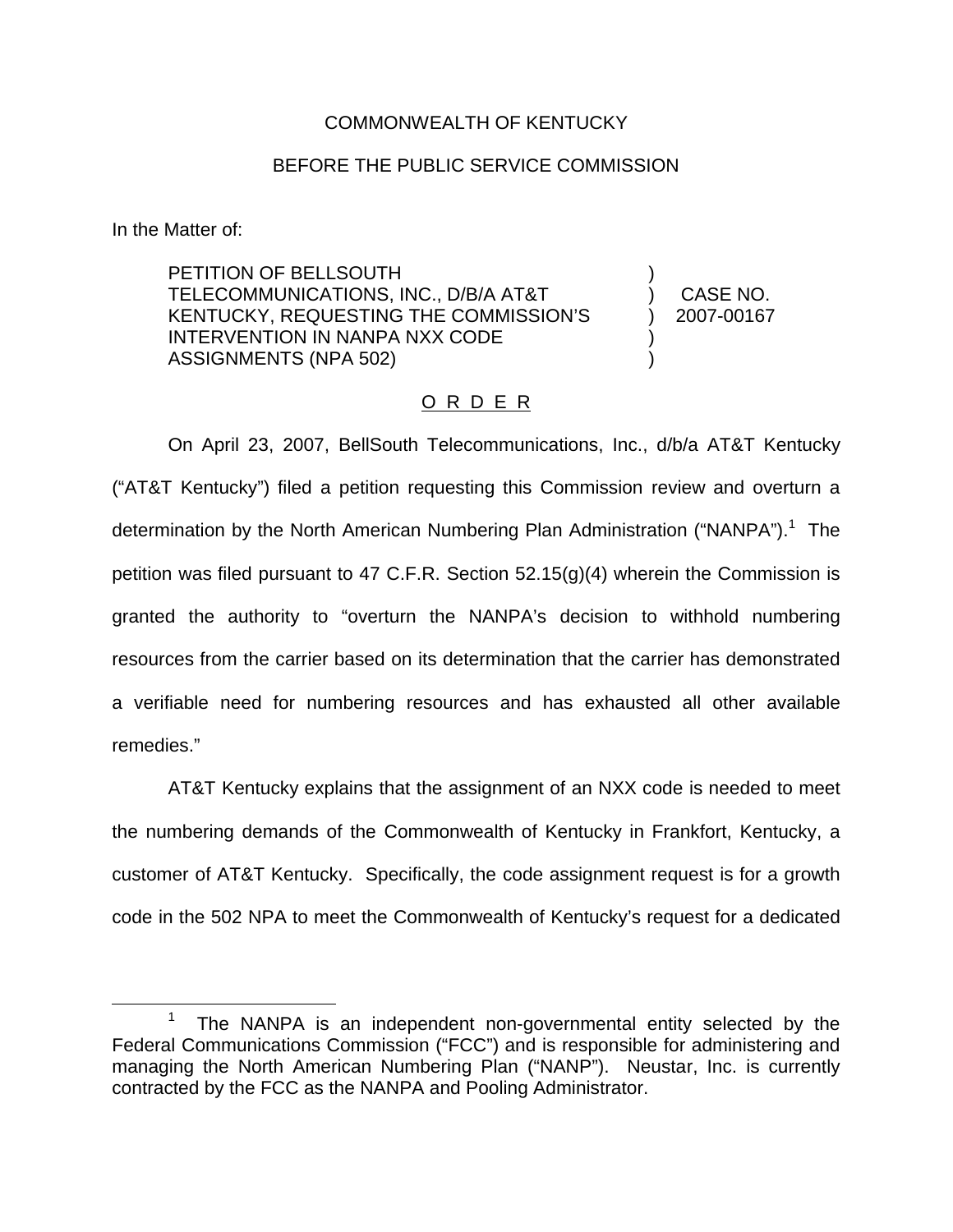code of 10,000 sequential numbers.<sup>2</sup> AT&T Kentucky does not have sufficient number resources existing within its inventory in the available pool for the specified wire center in the Frankfort Rate Center. It is unable to meet the Commonwealth of Kentucky's specific need for numbering resources. Hence, on March 30, 2007, AT&T Kentucky electronically submitted to the NANPA an application requesting assignment of a new central office code (NXX) in the Frankfort rate center in order to address the business needs of the Commonwealth of Kentucky.<sup>3</sup> The application process with the NANPA requires the submission of information used for a Months-To-Exhaust ("MTE") and Utilization Certification Worksheet ("Worksheet") pertaining to the affected rate center.<sup>4</sup> Based on the submitted information and resulting calculations, the NANPA concluded that AT&T Kentucky did not meet the FCC's required guideline for MTE of 6 months or less<sup>5</sup> and determined that AT&T Kentucky's request for additional numbering resources should be denied.

The NANPA is not a policy-making entity. In making assignment decisions, the NANPA follows regulatory directives and industry-developed guidelines. The NANPA's

<sup>&</sup>lt;sup>2</sup> See AT&T Kentucky's Petition for Review.

 $3$  Specifically, the code block request submitted by AT&T Kentucky was for its Frankfort switch, but current FCC rules require the evaluation of number utilization for the entire rate center before assignment of new numbering resources.

<sup>&</sup>lt;sup>4</sup> In accordance with 47 C.F.R. Section 52.15(g)(3), the MTE and utilization level are calculated by the Worksheet based on various inputs supplied by the applying carrier.

According to the Worksheet, the MTE for the Frankfort rate center was calculated to be 34.34 months with a utilization rate of 47.50 percent.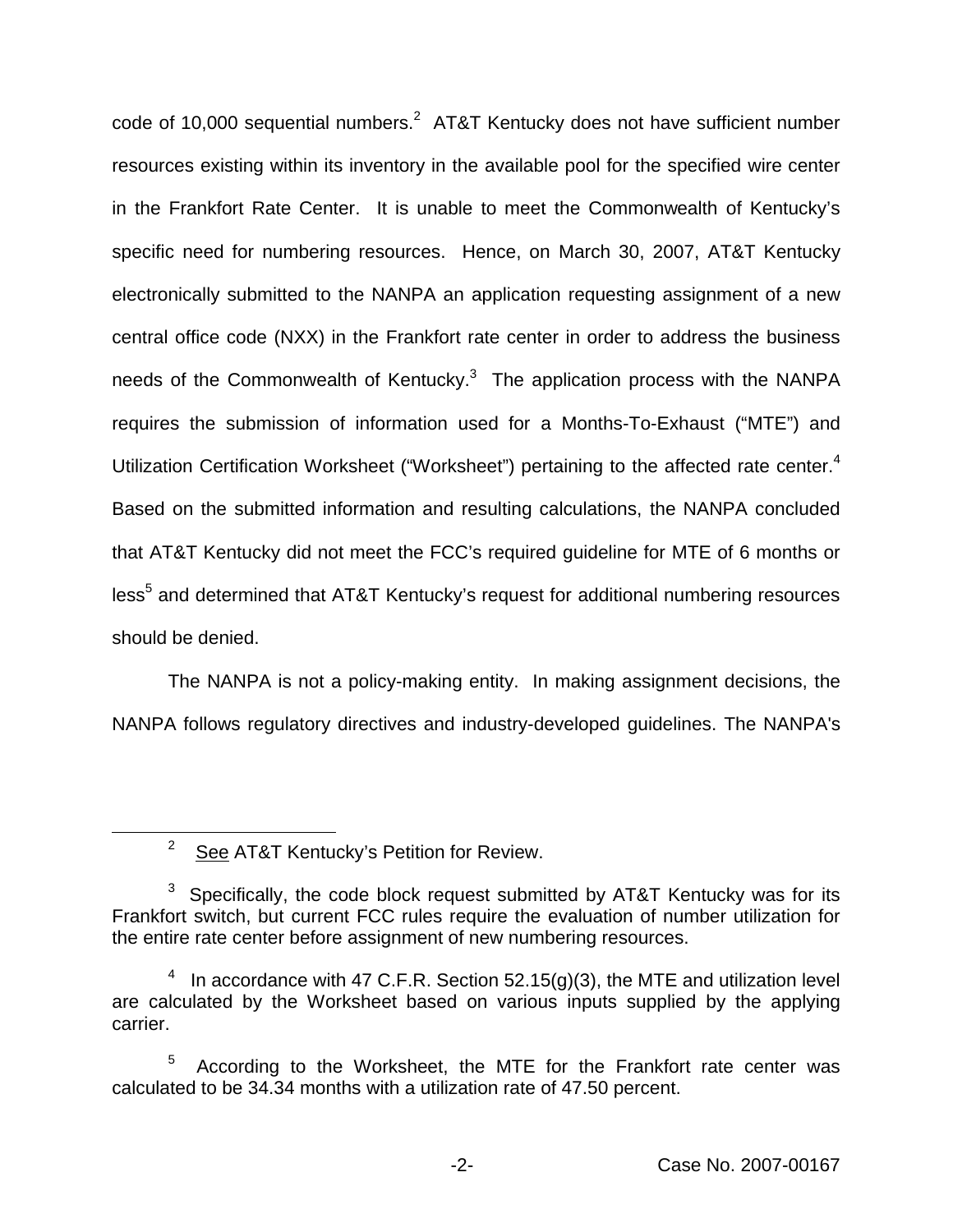responsibilities are defined in FCC rules and in comprehensive technical requirements drafted by the telecommunications industry and approved by the FCC.<sup>6</sup>

Pursuant to 47 C.F.R. Section  $52.15(g)(4)$ , this Commission may overturn the determination of the NANPA if the requesting carrier has demonstrated a verifiable need for numbering resources and that all other available remedies have been exhausted. Having considered all relevant arguments and evidence, the Commission finds that AT&T Kentucky has demonstrated a verifiable need for additional numbering resources by presenting the request of a specific customer, the Commonwealth of Kentucky, for a dedicated code of 10,000 sequential numbers. AT&T Kentucky advises that it will be unable to provide the telecommunications services requested by the customer without additional numbering resources in the Frankfort rate center. The Commission further finds that AT&T Kentucky has exhausted all available remedies in the Frankfort rate center to the extent that no combination of existing numbering resources in the Frankfort rate center can be employed to meet the customer's demand for a dedicated code of 10,000 sequential numbers. According to AT&T Kentucky, its Frankfort switch serving the Frankfort rate center does not have a large enough block of sequential numbers to meet the customer's need.

This Commission finds that the NANPA determination to deny AT&T Kentucky the additional numbering resources described herein should be overturned and the NANPA directed to assign to AT&T Kentucky a new central office code in the Frankfort rate center. The Commission notes that the numbering resources considered in this Order are to be assigned for the sole use of serving AT&T Kentucky's customer, the

<sup>&</sup>lt;sup>6</sup> See generally, 47 C.F.R. Section 52.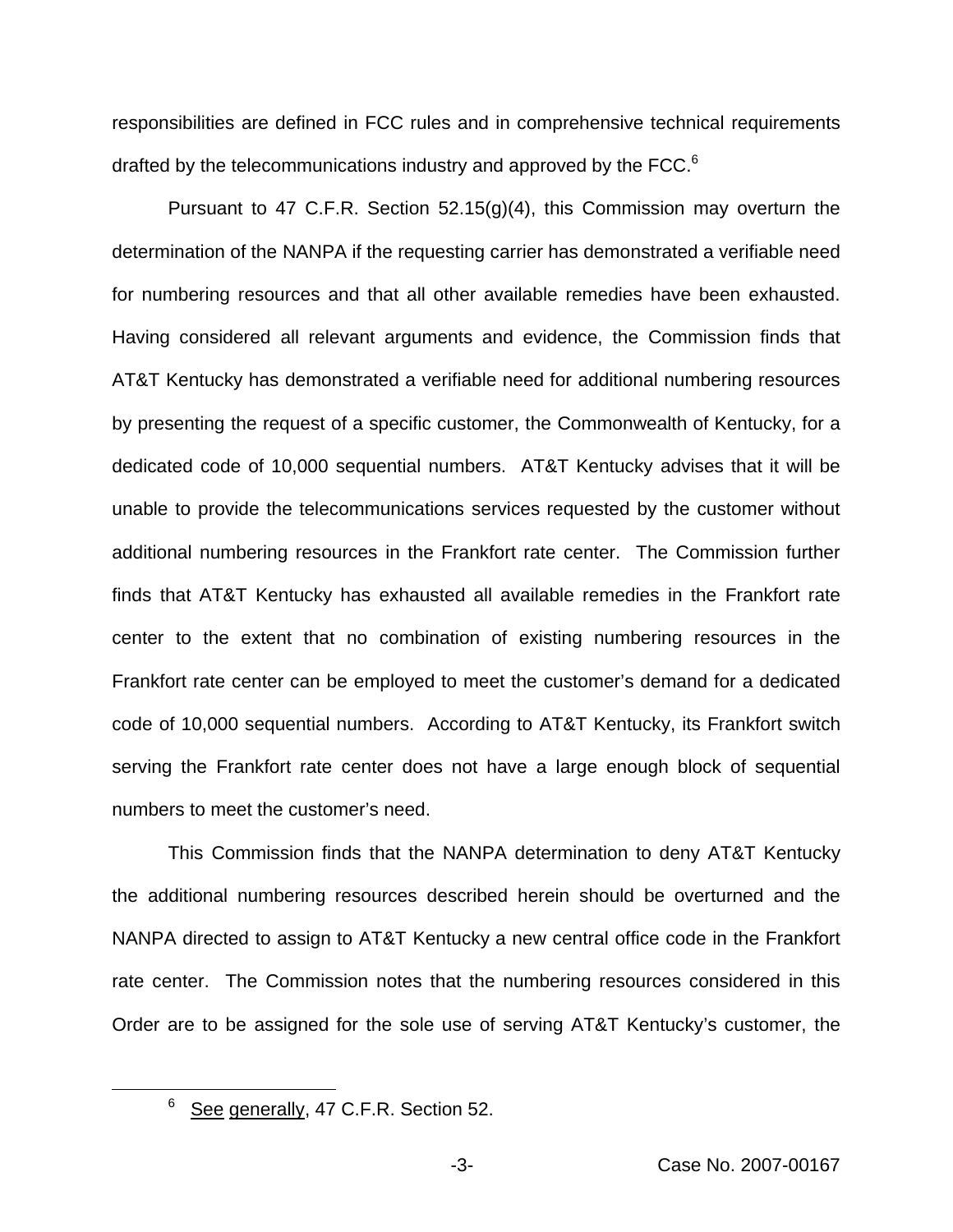Commonwealth of Kentucky, in the Frankfort rate center. If the service requested by the Commonwealth of Kentucky is withdrawn, declined, or terminated, the associated numbering resources approved in this Order should be returned to the NANPA and may not be utilized to serve other customers without first meeting the NANPA numbering resource guidelines.

IT IS THEREFORE ORDERED that:

1. AT&T Kentucky's Petition regarding the NANPA's denial of its application for assignment of additional numbering resources in the 502 Numbering Plan Area is granted.

2. The decision of the NANPA denying AT&T Kentucky's request for assignment of an additional central office code block in the Frankfort rate center is hereby overturned.

3. The NANPA shall assign AT&T Kentucky an available central office code (NXX) for the Frankfort switch in the Frankfort rate center.

4. The numbering resources considered in this Order are to be assigned for the sole purpose of serving AT&T Kentucky's customer, the Commonwealth of Kentucky, in the Frankfort rate center. If the service requested by the Commonwealth of Kentucky is withdrawn, declined, or terminated, the associated numbering resources approved in this Order shall be returned to the NANPA.